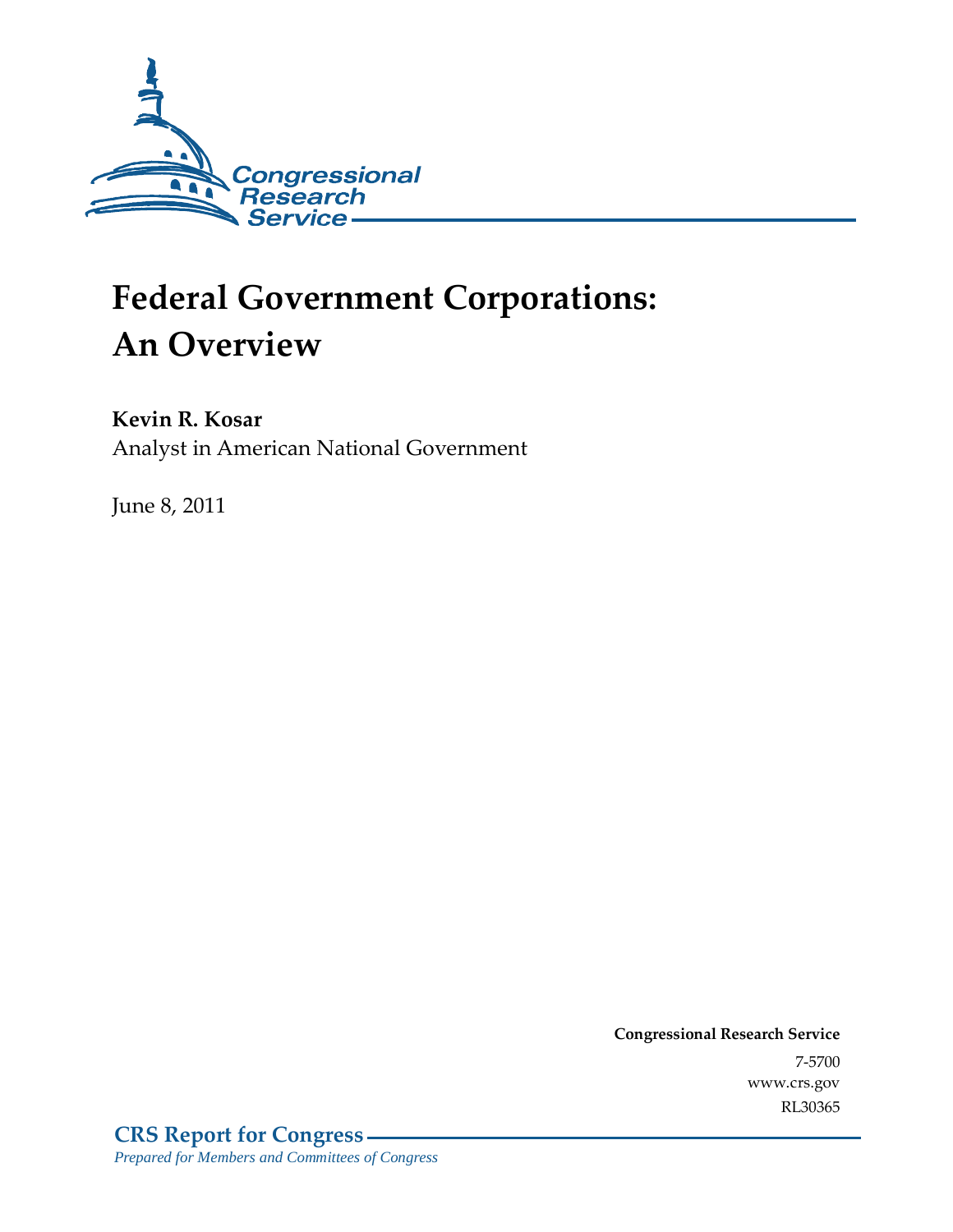## **Summary**

To assist Congress in its oversight activities, this report provides an overview of the government corporation as an administrative model. As defined in this report, a government corporation is a government agency that is established by Congress to provide a market-oriented public service and to produce revenues that meet or approximate its expenditures. By this definition, currently there are 17 government corporations.

In the typical contemporary Congress, several bills are introduced to establish government corporations. At the time of publication of this report, two bills had been introduced in the  $112<sup>th</sup>$ Congress to improve U.S. infrastructure by establishing government corporations—H.R. 404 and S. 652. Similarly, in the  $111<sup>th</sup>$  Congress, government corporations bills included ones that would have created an Indian Development Finance Corporation (H.R. 1607 ), a Green Bank (H.R. 1698), and a National Infrastructure Development Bank (H.R. 2521).

The government corporation model has been utilized by the federal government for over a century. Today's government corporations cover the spectrum in size and function from large, well-known entities, such as the U.S. Postal Service and the Federal Deposit Insurance Corporation, to small, low-visibility corporate bodies, such as the Federal Financing Bank in the Department of the Treasury and Federal Prison Industries in the Department of Justice.

The federal government does not possess a general incorporation statute as states do. Each government corporation is chartered through an act of Congress. The use of separate acts to charter each corporation has resulted in wide variance in the legal and organizational structure of government corporations. That said, the Government Corporation Control Act of 1945, as amended, does provide for the standardized budget, auditing, debt management, and depository practices for those corporations listed in the act.

Within the executive branch, no one agency is responsible for the oversight and supervision of government corporations. Neither the House nor the Senate have single committees with the responsibility to oversee all government corporations. Instead, each corporation is overseen by the committee(s) with jurisdiction over its policy area.

Many government corporations, such as the Tennessee Valley Authority, have been established to exist in perpetuity. Other government corporations, such as the U.S. Enrichment Corporation, though, have been designed to serve as transition vehicles to transform from governmental entities into private firms.

Congress at times has found the government corporation an attractive governance option. A welldesigned and -operated government corporation does not require annual appropriations because it generates revenues from the provision of goods and services. Moreover, each government corporation may be endowed with the administrative flexibilities required to accomplish its goals while remaining responsive to Congress and the President. Finally, as noted above, the government corporation may be established to serve an enduring purpose or may serve as a vehicle for privatization.

This report will be updated in the event of a significant development.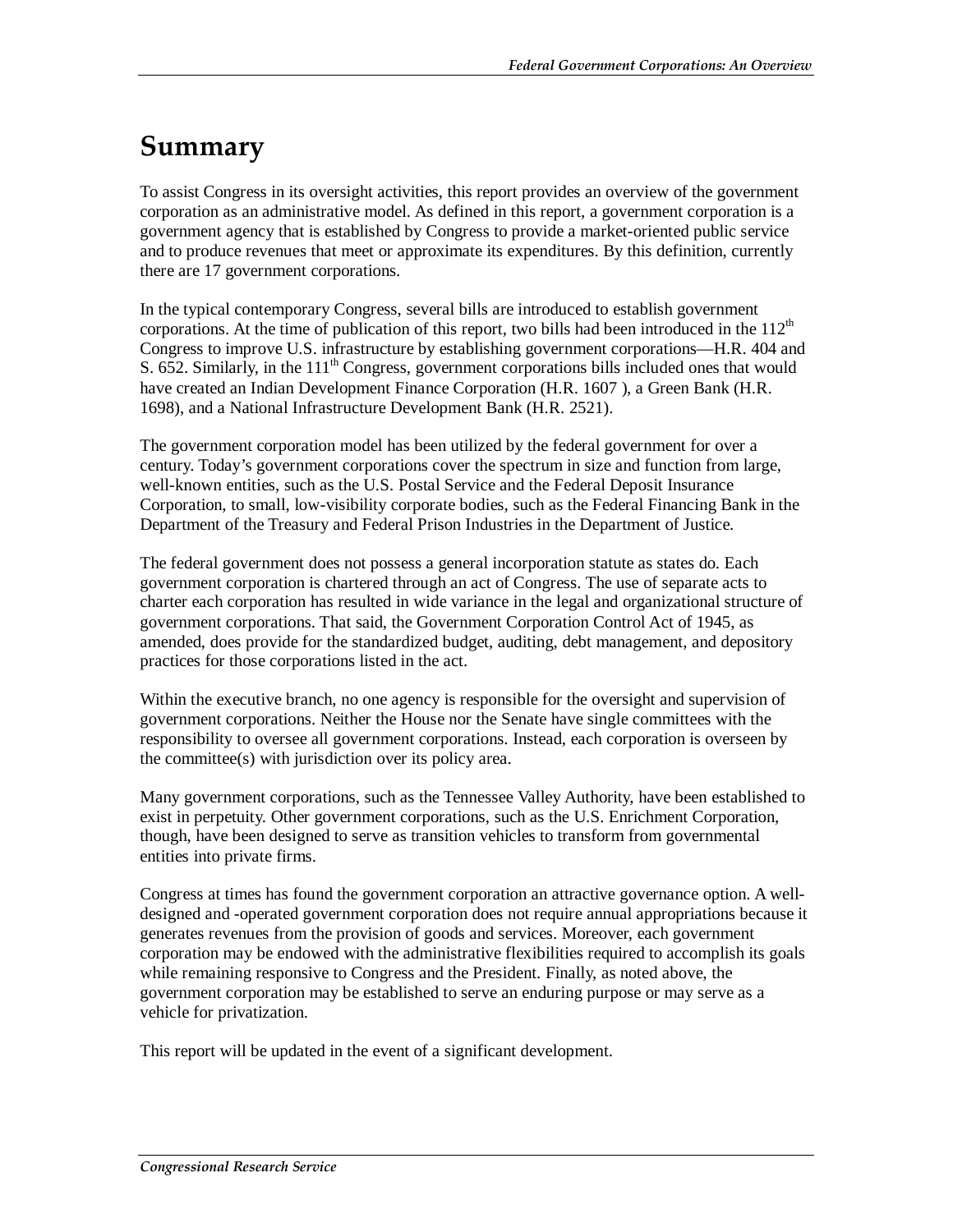## **Contents**

### Appendixes

#### Contacts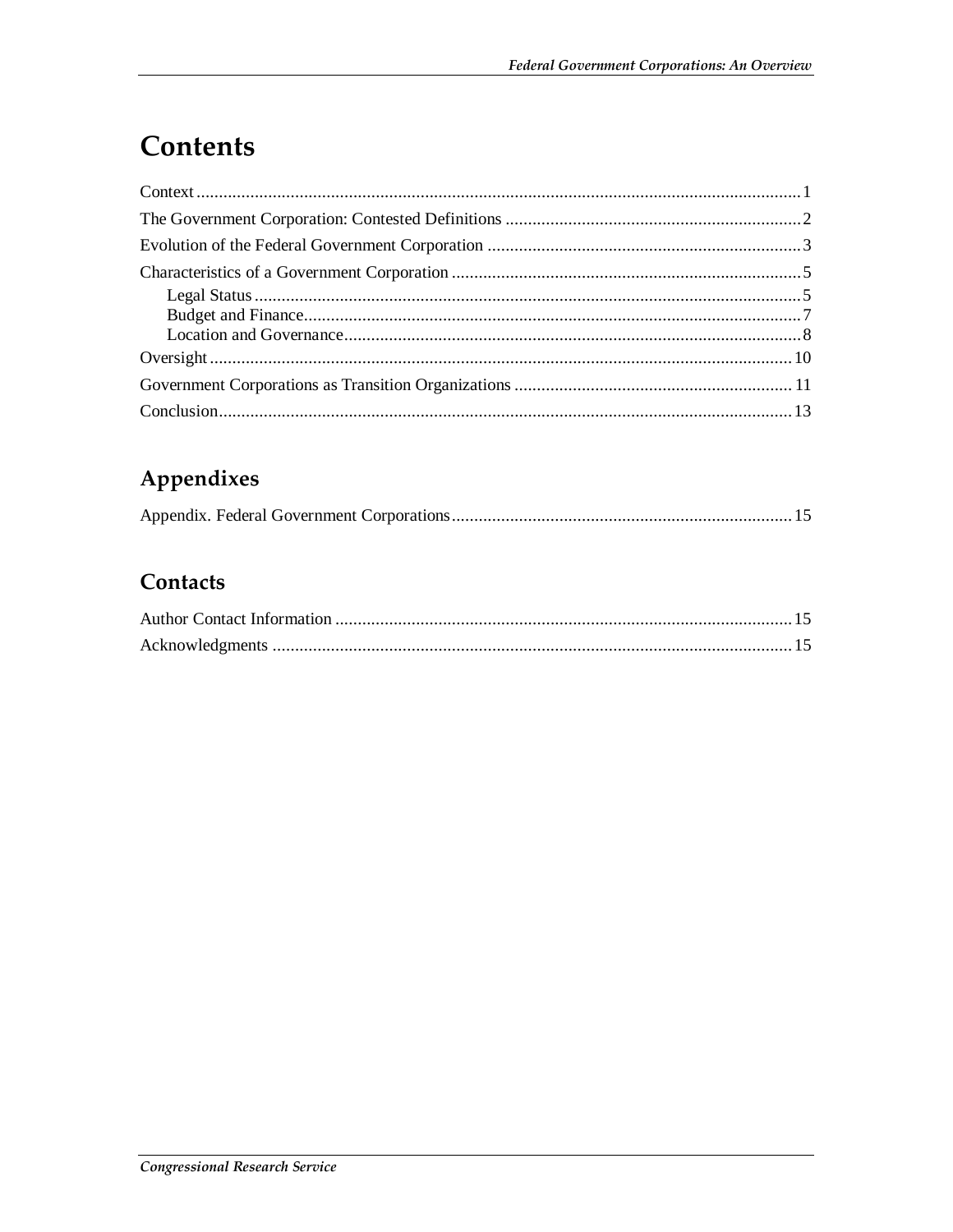### **Context**

1

The federal government has employed government corporations to achieve policy goals for over a century. Among Members of Congress, the executive branch, and the scholarly community, interest in the government corporation option, and variations on this class of agency, has increased in recent decades.<sup>1</sup>

In the typical contemporary Congress, several bills are introduced to establish government corporations. At the time of publication of this report, two bills had been introduced in the  $112<sup>th</sup>$ Congress to improve U.S. infrastructure by establishing government corporations—H.R. 404 and S. 652. Similarly, in the  $111<sup>th</sup>$  Congress, government corporations bills included ones that would have created an Indian Development Finance Corporation (H.R. 1607 ), a Green Bank (H.R. 1698), and a National Infrastructure Development Bank (H.R. 2521).

At least three factors may contribute to the interest in government corporations. First, the restrictive character of the federal budget encourages agencies to develop new sources of revenue (e.g., outsourcing services to the private sector and to other agencies) and to attempt to avoid increasing outlays.<sup>2</sup> Second, experience suggests that it is politically easier for corporate bodies to be exempted by Congress from the federal government's general management laws (e.g., the Freedom of Information Act and employee compensation restrictions) than it is for traditional agencies. Finally, the corporate concept appears to many, correctly or otherwise, to be supportive of the "New Public Management" that emphasizes entrepreneurship, risk-taking, and private sector practices in federal administration.<sup>3</sup>

The continuing interest in the government corporation prompts questions as to their legal character, their utility vis-à-vis traditional agencies, and their limitations as units of governmental institutions. A government corporation is not always an the optimal administrative entity for achieving governance objectives. There are times when it may be an appropriate choice and times when it may not. Understanding the unique character of government management, based as it is upon tenets of public law, provides guidance in weighing these choices. $4$ 

<sup>&</sup>lt;sup>1</sup> Thomas H. Stanton and Ronald C. Moe, "Government Corporations and Government-Sponsored Enterprises" in Lester M. Salamon, ed., *The Tools of Government: A Guide to the New Governance* (New York: Oxford University Press, 2002), pp. 80-116; Jerry Mitchell, *The American Experiment with Government Corporations* (Armonk, NY: M.E. Sharpe, 1999); A. Michael Froomkin, "Reinventing the Government Corporation," *University of Illinois Law Review*, (1995), pp. 543-634; Harold Seidman, *Politics, Position and Power: The Dynamics of Federal Organization*, 5th ed. (New York: Oxford University Press, 1998), pp. 189-196; U.S. General Accounting Office, *Government Corporations: Profiles of Recent Proposals*, GAO/GGD-95-57FS (Washington: GAO, 1995); and U.S. Senate, Committee on Governmental Affairs, *Managing the Public's Business: Federal Government Corporations*, by Ronald C. Moe, S.Prt. 104-18,  $104<sup>th</sup>$  Cong.,  $1<sup>st</sup>$  sess. (Washington: GPO, 1995).

 $2^{2}$  For a discussion of how the Patuxent River Naval Air Station contracts out its services to state governments and private organizations, including use of their Defense Department aircraft, see Steve Vogel, "Pentagon Recruits New Business: Military Turns to Private Enterprise to Help Pay Bills," *Washington Post*, August 8, 1998, p. B1.

<sup>&</sup>lt;sup>3</sup> The term "New Public Management" refers to the literature, propositions, and practices that promote the conceptual convergence of governmental and private sector management. OECD, *Governance in Transition: Public Management Reforms in OECD Countries* (Paris: OECD, 1995); Donald F. Kettl, *The Transformation of Governance: Public Administration for 21st Century America* (Baltimore: The Johns Hopkins University Press, 2002); and Robert D. Behn, *Rethinking Democratic Accountability: Performance and the New Public Management* (Washington: The Brookings Institution, 2001).

<sup>&</sup>lt;sup>4</sup> See, for example, Ronald C. Moe, "The Importance of Public Law: New and Old Paradigms of Government Management," in Phillip J. Cooper and Chester A. Newland, eds. *Handbook of Public Law and Administration* (San (continued...)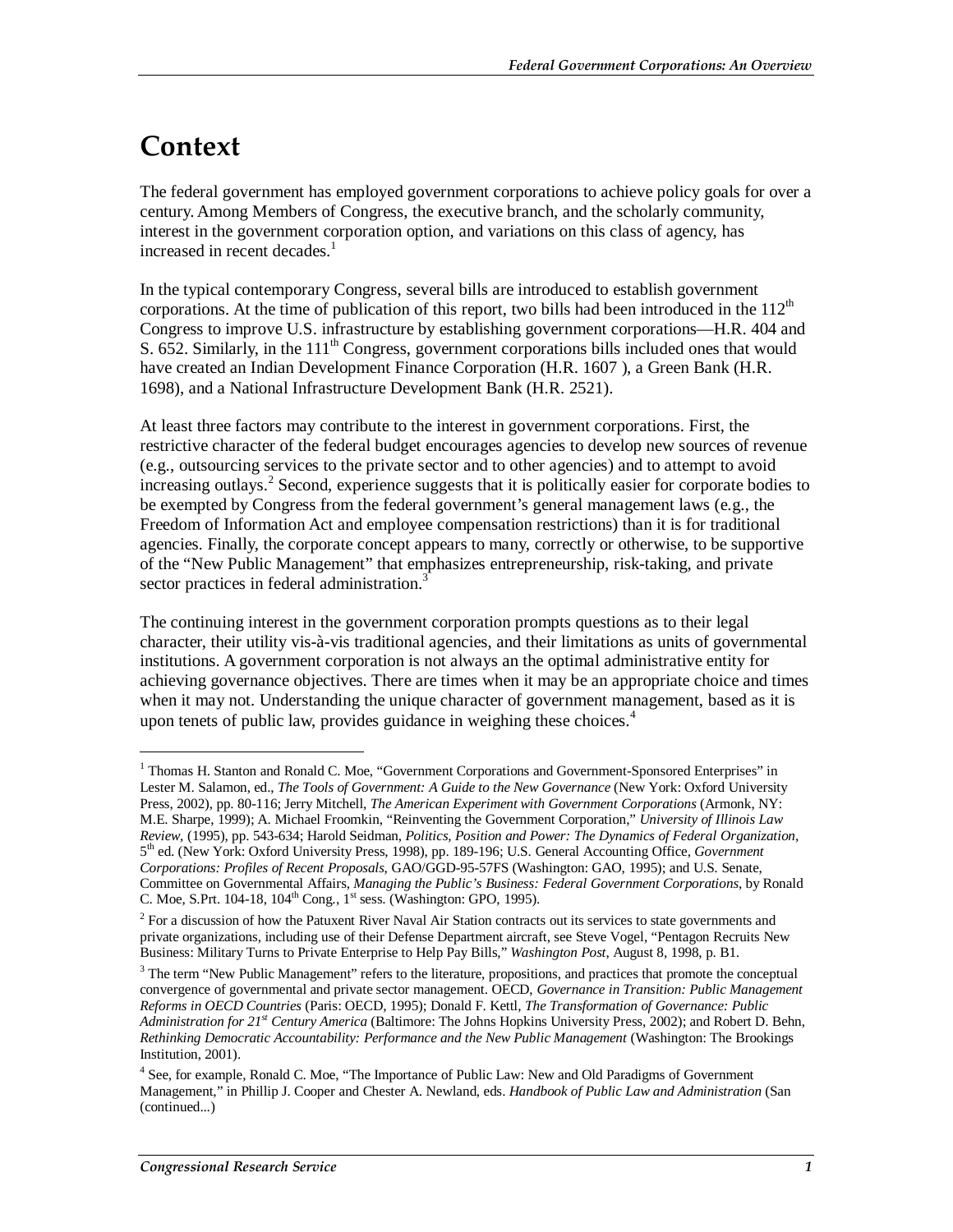## **The Government Corporation: Contested Definitions**

What is a federal government corporation, and what are the essential characteristics of a government corporation?

As defined in this report, a federal government corporation is an agency of the federal government, established by Congress to perform a public purpose, which provides a marketoriented product or service and is intended to produce revenue that meets or approximates its expenditures. By this definition, there are 17 entities that are government corporations.<sup>5</sup>

The U.S. Code does not provide a single definition of the term "government corporation." Title 5 of the *U.S. Code* defines a "government corporation" as "a corporation owned or controlled by the Government of the United States" (5 U.S.C. 103).<sup>6</sup> Meanwhile, the Government Corporation Control Act ((GCCA) 31 U.S.C. 9101-10) states that the term "government corporation" means "a mixed-ownership Government corporation and a wholly-owned government corporation." It then lists 28 entities—some, like the Pennsylvania Avenue Development Corporation, now defunct—as being "government corporations" for the purposes of chapter 91 of Title 31.

In addition to the enumeration of corporations provided in the GCCA, there have been several other listings of corporations available, each different and based upon the definition employed by the compiler. Corporations cover the spectrum from such large, well-known corporations as the United States Postal Service and the Federal Deposit Insurance Corporation to such small, lowvisibility corporate bodies as the Federal Financing Bank in the Treasury Department and Federal Prison Industries (UNICOR) in the Justice Department.

The number of federal corporations is in moderate flux. New corporations are established from time to time (e.g., the Valles Caldera Trust in 2000),<sup>7</sup> and existent ones are dissolved (e.g., the Rural Telephone Bank in 2008).<sup>8</sup>

Government corporations should not be confused with quasi governmental entities, such as government-sponsored enterprises (GSEs). A GSE (e.g., Fannie Mae) is a privately owned, federally chartered financial institution with nationwide scope and lending powers that benefits

<u>.</u>

<sup>(...</sup>continued)

Francisco: Jossey-Bass Publishers, 1997), pp. 41-57.

<sup>5</sup> For a list of federal government corporations, as defined in this report, please consult the **Appendix**. This report's definition of "government corporation" excludes a great many federal entities. It excludes private corporations created by federal statute (e.g., the American National Red Cross, the Securities Investor Protection Corporation, and Fannie Mae). It also excludes some corporations that Congress itself has called "government corporations." For example, the 108th Congress established the Millennium Challenge Corporation (MCC) as a "government corporation" (P.L. 108- 199). Though clearly a federal entity, the MCC is not included on this report's list because MCC does not provide market-oriented products or services—the MCC is a grant-awarding agency that is not designed to be financially selfsufficient.

<sup>6</sup> This definition holds only for "the purpose of this title," i.e., Title 5 of the *U.S. Code*.

<sup>7</sup> P.L. 106-248; 114 Stat. 603; 16 U.S.C. 698v-4.

<sup>&</sup>lt;sup>8</sup> With Congress's assent, both the Rural Telephone Bank and the Pennsylvania Avenue Development Corporation and dissolved themselves under their own corporate authorities.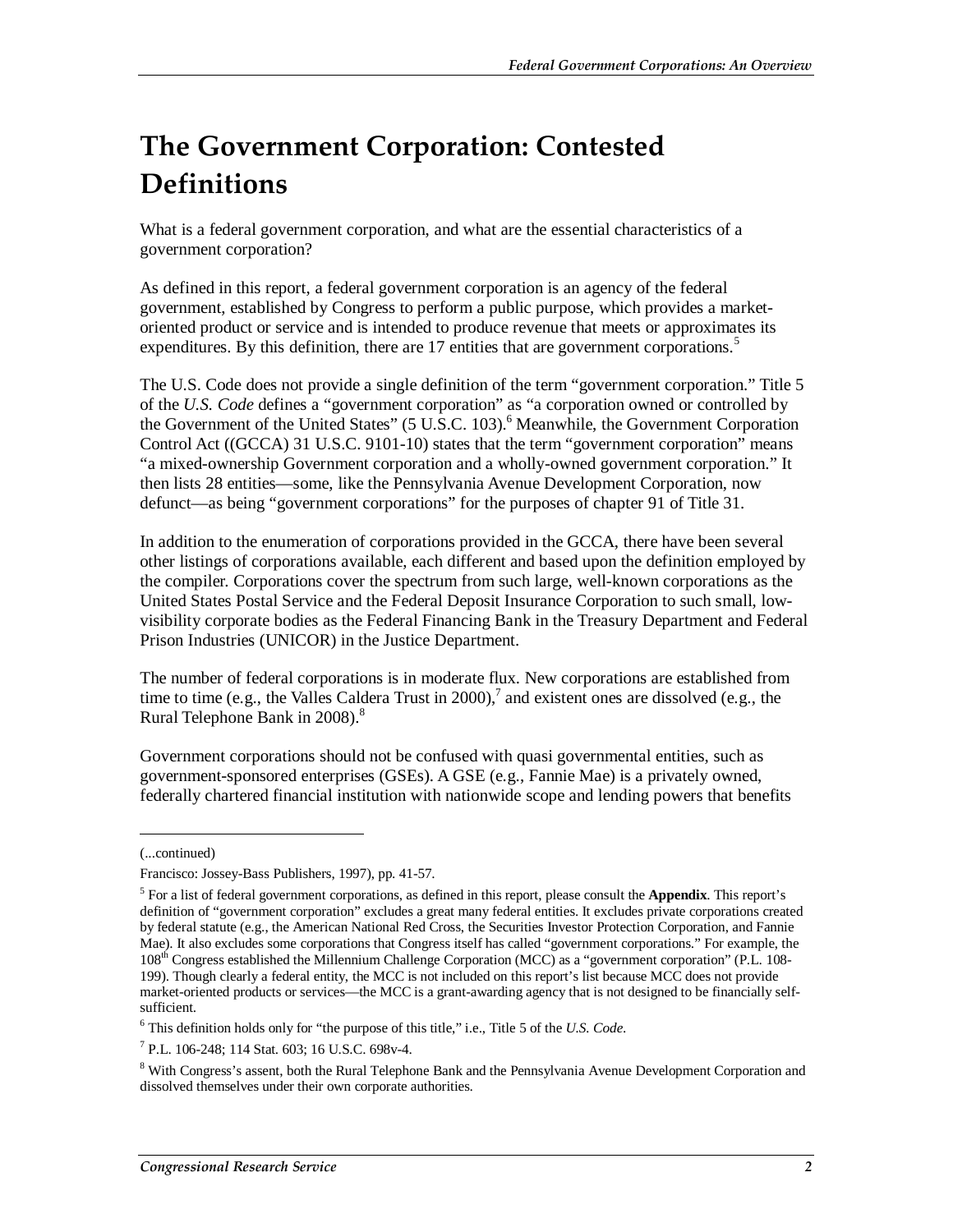from an implicit federal guarantee to enhance its ability to borrow money. <sup>9</sup> GSEs are important institutions worthy of separate analysis, but they are not discussed, except in passing, in this report.<sup>10</sup> Unlike government corporations, with GSEs and other quasi governmental entities, the legal and political lines of accountability can be ambiguous.<sup>11</sup> In 1996, for instance, the Office of Personnel Management (OPM) created the United States Investigation Services Corporation as an employee stock-ownership plan (ESOP), an entry into the quasi government category that sparked debate regarding its status and authority.<sup>12</sup>

### **Evolution of the Federal Government Corporation**

Historically, the federal government has been involved in few commercial enterprises. There were some early instances of the federal government participating in otherwise private corporate enterprises on a shared ownership basis, most notably the first and second Banks of the United States. This practice came into question, however, as a consequence of a Supreme Court ruling in 1819.<sup>13</sup> From that time to today, the federal government has tended to avoid sharing ownership with private entities.

The first time the federal government acquired a corporation outright occurred in 1903, when the Panama Railroad Company was purchased from the French Panama Canal Company.<sup>14</sup> Since then, a number of corporate bodies have been established as part of the federal government, with growth in that number tending to come in spurts and generally in response to emergencies. The

The congressionally chartered National Veterans Business Development Corporation (NVBDC) is a case in point. The 2004 Omnibus Appropriations Act (P.L. 108-447, Div. K, Sec. 146) declared the NVBDC, thought by some to be a government corporation, to be "a private entity" and "not an agency, instrumentality, authority, entity, or establishment of the United States Government." The Department of Justice did not agree with this characterization. See Office of the Legal Counsel, United States Department of Justice, *Memorandum for Jennifer Newstead, General Counsel, Office of Management and Budget*, March 19, 2004.

<sup>12</sup> U.S. General Accounting Office, *Privatization of OPM's Investigations Service*, GAO/GGD-96-97 (Washington: GAO, 1996); Ronald P. Sanders and James Thompson, "Live Long and Prosper: How One Former Federal Organization Is Adjusting to Life After Government," *Government Executive*, vol. 29, April 1997, pp. 51-53; Stephen Barr, "OPM, in a First, Acts to Convert an Operation into Private Firm," *Washington Post*, April 14, 1996, p. A4; and Dan Broidy, *The Iron Triangle: Inside the Secret World of the Carlyle Group* (New York: John Wiley, 2003).

<sup>13</sup> *McCulloch v. Maryland* (17 U.S. (4 Wheat.) 315 (1819)). The Supreme Court's ruling implied that partial federal ownership of a corporation, in this instance the Bank of the United States, assigned the corporation certain attributes normally reserved to the sovereign authority (e.g., non-taxable status). The Court also declared that the Necessary and Proper Clause of the Constitution (Art. I, sec. 8, cl. 18) permitted Congress to establish corporations. See also *Osborn v. Bank of the United States*, 17 U.S. (4 Wheat.) 738 (1824).

14 Marshall Dimock, *Government-Operated Enterprises in the Panama Canal Zone* (Chicago: University of Chicago Press, 1934).

<sup>&</sup>lt;sup>9</sup> In 1996, the board of directors of the Federal National Mortgage Association changed its name to Fannie Mae, although the law still refers to the organization by its former name.

<sup>10</sup> For a discussion of GSEs, see CRS Report RS21663, *Government-Sponsored Enterprises (GSEs): An Institutional Overview*, by Kevin R. Kosar; and Thomas H. Stanton, *Government-Sponsored Enterprises: Mercantilist Companies in the Modern World* (Washington: AEI Press, 2002).

<sup>&</sup>lt;sup>11</sup> Harold Seidman, "The Quasi World of the Federal Government," *The Brookings Review*, vol. 2, summer 1988, pp. 23-27; CRS Report RL30533, *The Quasi Government: Hybrid Organizations with Both Government and Private Sector Legal Characteristics*, by Kevin R. Kosar; Jonathan G.S. Koppel, *The Politics of Quasi Government: Hybrid Organizations and the Dynamics of Bureaucratic Control* (Cambridge, UK: Cambridge University Press, 2003); and Ronald C. Moe, "The Emerging Federal Quasi Government: Issues of Management and Accountability," *Public Administration Review*, vol. 61, May/June 2001, pp. 290-312.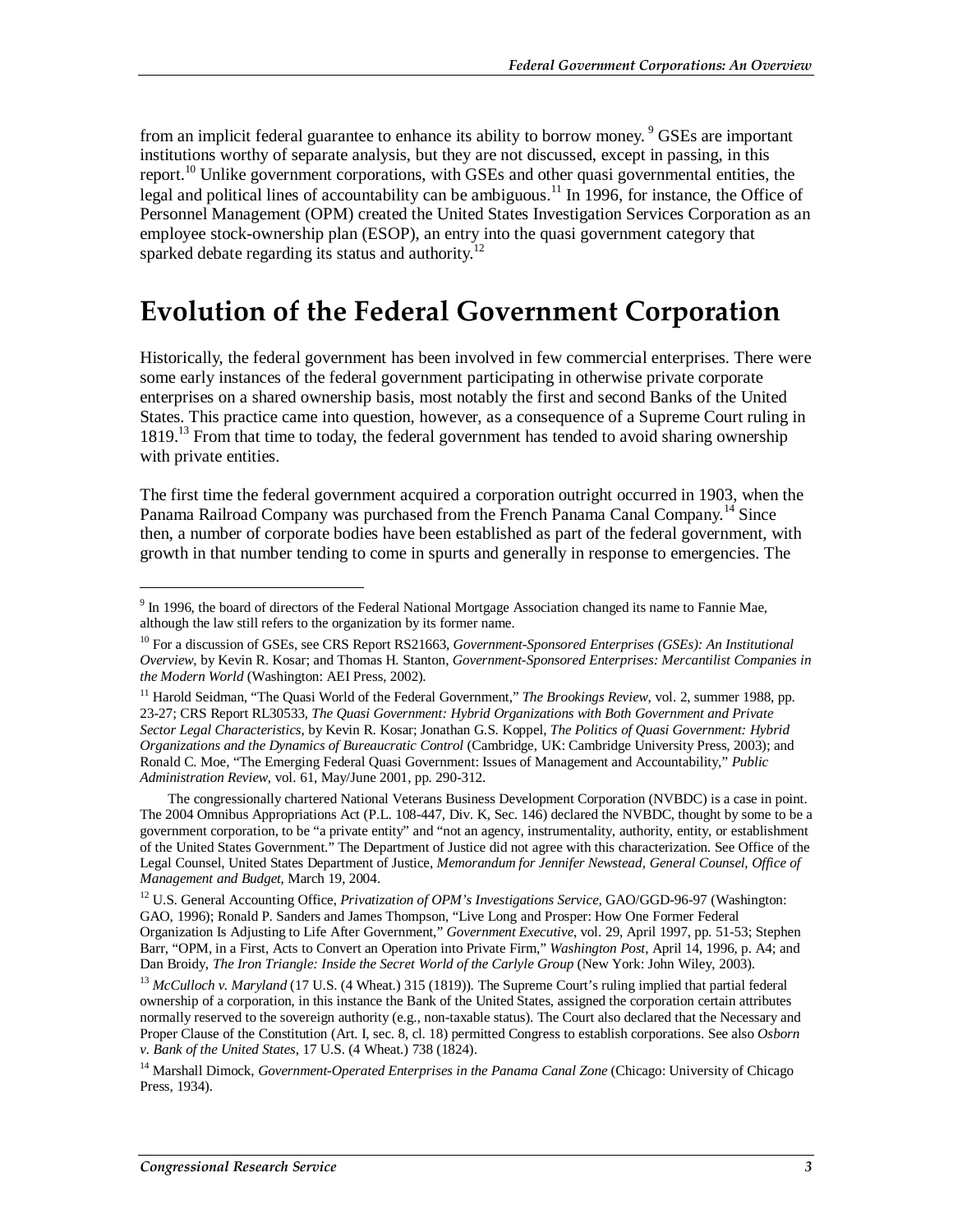first large-scale use of the corporate option accompanied the mobilization for World War  $I<sup>15</sup>$ Later, the Depression of the 1930s fostered numerous corporations (e.g., the Reconstruction Finance Corporation, and the Tennessee Valley Authority.<sup>16</sup> Finally, World War II prompted the establishment of additional federal corporations. After the passing of each of these emergencies, many of the corporations that dealt with them were abolished or absorbed into the permanent executive branch agencies.

In 1945, partly in response to the proliferation of corporate bodies created for the war effort, Congress passed the Government Corporation Control Act (GCCA; 59 Stat. 841; 31 U.S.C. 9101- 9110). The act standardized budget, auditing, debt management, and depository practices for corporations. Notwithstanding unusual provisions that may be present in their enabling statute, government corporations remain "agencies" of the United States, $^{17}$  and are therefore subject to all laws governing agencies, except where exempted from coverage by provisions of general management laws.<sup>18</sup>

The GCCA is not a general incorporation act such as is in effect in the states. The charter for each federal government corporation is the separate enabling legislation passed by Congress. The GCCA also does not offer a general definition of what constitutes a government corporation. It simply enumerates the organizations covered by the act.

In addition to the enumeration of corporations in the GCCA, there have been several other listings of corporations available, each different and based upon the definition employed by the compiler.<sup>19</sup> The corporations cover the spectrum from such large, well-known corporations as the United States Postal Service and the Federal Deposit Insurance Corporation to such small, lowvisibility corporate bodies as the Federal Financing Bank and Federal Prison Industries (UNICOR).

In the absence of a general incorporation act with organizational definitions, how is one to know when a government corporation is the most suitable option, and what criteria should be met before a government corporation is established? In an effort to provide criteria to determine when the corporate option was appropriate, President Harry Truman, in his 1948 budget message, stated:

<sup>15</sup> Harold A. Van Dorn, *Government Owned Corporations* (New York: Alfred A. Knopf, 1926).

<sup>&</sup>lt;sup>16</sup> John Thurston, *Government Proprietary Corporations in English-Speaking Countries* (Cambridge: Harvard University Press, 1937).

<sup>&</sup>lt;sup>17</sup> CRS Report RL30795, *General Management Laws: A Compendium*, by Clinton T. Brass et al.

<sup>18</sup> In the 1946 case of *Cherry Cotton Mills* v. *United States* (327 U.S. 536), the Supreme Court held that government corporations are agencies of the United States. "That the Congress chose to call it [Reconstruction Finance Corporation] a corporation does not alter its character so as to make it something other than what it actually is, an agency selected by the Government to accomplish purely governmental purposes."

<sup>19</sup> In a 1988 report the GAO profiled some 44 government corporations. U.S. General Accounting Office, *Profiles in Existing Government Corporations,* GAO/AFMD-89-43FS (Washington: GAO, 1988). In 1995, using a more precise and narrow definition, the GAO concluded that there were actually 22 government corporations. U.S. General Accounting Office, *Government Corporations: Profiles of Existing Corporations,* GAO/GGD-96-14 (Washington: GAO, 1995). Some years earlier, in 1981, the National Academy of Public Administration issued a substantial report on government corporations and listed 39 corporations. *Report on Government Corporations*, 2v. (Washington: National Academy of Public Administration, 1981). Finally, in a major study of government corporations, A. Michael Froomkin, using a somewhat eclectic definition, simply concluded that there were "more than forty" government corporations. "Reinventing the Government Corporation," *University of Illinois Law Review*, 1995, p. 549.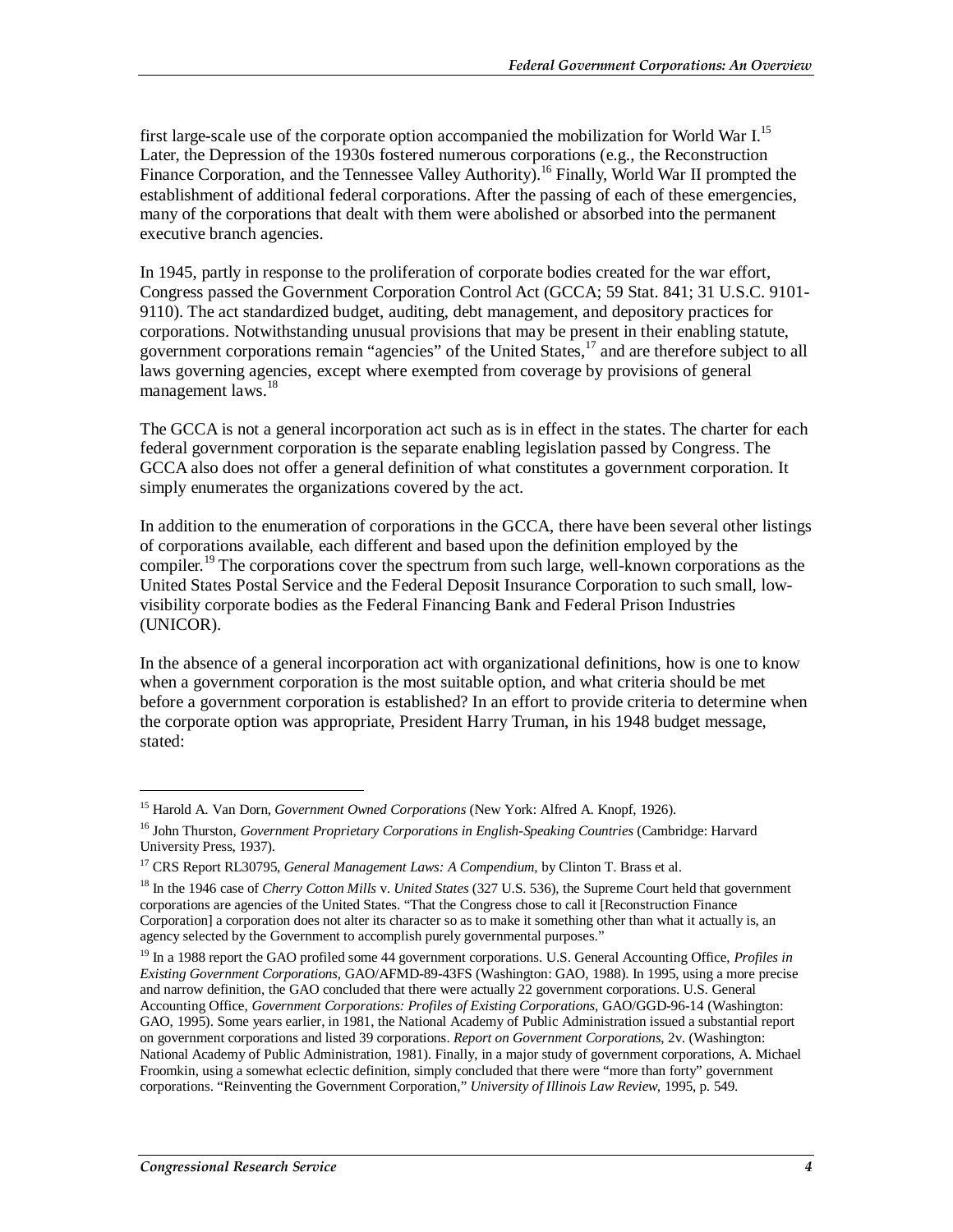Experience indicates that the corporate form of organization is peculiarly adapted to the administration of government programs which are predominately of a commercial character—those which are revenue producing, are at least potentially self-sustaining and involve a large number of business-type transactions with the public. In their business operations such programs require greater flexibility than the customary type of appropriations budget ordinarily permits. As a rule, the usefulness of a corporation rests on its ability to deal with the public in a manner employed by private enterprise for similar work.<sup>20</sup>

That said, Congress has created many entities titled "government corporations" and "corporations" that do not meet these criteria. The Legal Services Corporation (LSC), the Corporation for Public Broadcasting (CPB), and the newly established International Clean Energy Foundation are examples of "corporations" that do not perform commercial functions and rely upon annual appropriations.<sup>21</sup> A principal intention behind assigning this status and title was to provide considerable insulation from oversight by the central management agencies and the application of the general management laws.

### **Characteristics of a Government Corporation**

No two federal government corporations are completely alike. However, there are sufficient commonalities among the several corporations, that it is possible to make some generalizations about their authorities, organization, mission, and behavior.<sup>22</sup>

#### **Legal Status**

**.** 

Government corporations, no matter what function they perform or how "private" they may appear to the public or to themselves, are agents of the state subject to constitutional limitations.<sup>23</sup> As the Supreme Court concluded in the 1995 *Lebron* case, a government corporation has certain inherent legal characteristics that cannot be shed simply by legislative language or by corporate fiat.<sup>24</sup> The nature of the function performed (e.g., managing a railroad) has no effect upon its

<sup>&</sup>lt;sup>20</sup> U.S. Congress, House, *Document No. 19*, 80<sup>th</sup> Congress, 2<sup>nd</sup> session (Washington: GPO, 1948), pp. M57-M62.

<sup>&</sup>lt;sup>21</sup> By statute, both the CPB and the LSC are not-for-profit corporations chartered under the laws of the District of Columbia (47 U.S.C. 396 and 42 U.S.C. 2996). That said, the *Cherry Cotton Mills* decision indicates that the Supreme Court, not Congress, is the ultimate arbiter of what is and is not a government corporation.

 $22$  For further information on the legal status and laws on budgeting and finances of government corporations, see General Accounting Office, *Principles of Federal Appropriations Laws*, vol. iv, pp. 17-119 - 17-216.

<sup>&</sup>lt;sup>23</sup> Ronald C. Moe and Robert S. Gilmour, "Rediscovering Principles of Public Administration: The Neglected Foundation of Public Law," *Public Administration Review*, vol. 55, March/April 1995, pp. 135-46.

 $24$  The Supreme Court in a 1995 case faced the issue of distinguishing between a governmental and private corporation. The National Railroad Passenger Corporation (AMTRAK) established by Congress (45 U.S.C. 451), and enumerated as a "mixed-ownership corporation" under 31 U.S.C. 9101, was sued by Michael Lebron for rejecting, on political grounds, an advertising sign he had contracted with them to display. Lebron claimed that his First Amendment rights had been abridged by AMTRAK because it is a government corporation, and therefore an agency of the United States. AMTRAK argued, on the other hand, that its legislation provides that it "will not be an agency or establishment of the United States Government" and thus is not subject to constitutional provisions governing freedom of speech. The Court decided that, although Congress can determine AMTRAK's governmental status for purposes within Congress's control (e.g., whether it is subject to statutes such as the Administrative Procedure Act), Congress cannot make the final determination of AMTRAK's status as a government entity for purposes of determining constitutional rights of citizens affected by its actions. To do so, in the Court's view, would mean that the government could evade its most solemn (continued...)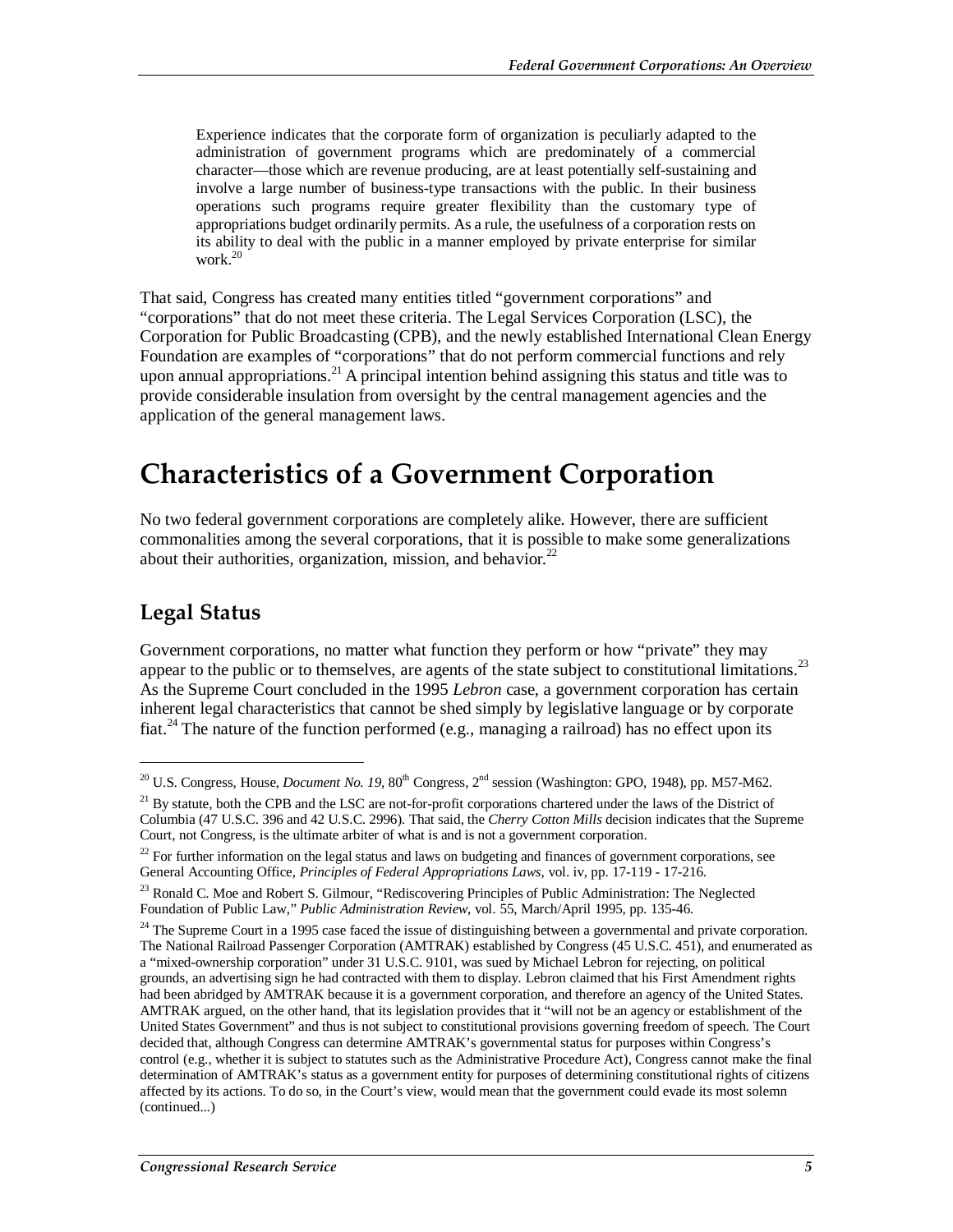governmental character. The governmental and private sectors are fundamentally separate and distinct, with the distinctions based largely in legal theory, not economic theory.<sup>25</sup> This understanding is essential to recognizing both the potentialities and limitations of the government corporate concept. The government corporation remains governmental in character until Congress determines it shall be fully private, thereby coming under private law.

As a general proposition, the attorney general is vested with central control over the litigation to which the U.S. government is a party.<sup>26</sup> Various statutes recognize that the attorney general is the chief legal officer for all departments and agencies. However, in an uneven pattern over the years, exceptions have been permitted to this central authority. The independent regulatory commissions, for instance, have some independence (although the degree of independence varies considerably from commission to commission) in their litigation authority.<sup>27</sup> While the Justice Department has consistently favored central coordination of litigation, this view has been difficult to maintain in practice. With the relatively small staff of the department and its understandable reluctance to become responsible for routine litigation, there has been a trend toward awarding greater authority and flexibility to the departments and agencies in their legal affairs. With respect to government corporations, though, often their enabling legislation assigns them a legal personality distinct from that of the United States. Most are subject to, and may initiate, civil suits. Government corporations, being agencies of the United States, have their employees come under the limited waiver of immunity provided in the Federal Tort Claims Act (FTCA).<sup>28</sup>

Distinguished public administrator Harold Seidman notes: "As a body corporate, a government corporation has a separate legal personality distinct from that of the United States. A corporation, therefore, does not enjoy the traditional immunity of the United States from being sued without its consent." Generally, a corporation is provided authority "to determine the character and the necessity for its expenditures, and the manner in which they shall be incurred, allowed and paid." Some corporations may borrow funds through the Federal Financing Bank of the Treasury Department.<sup>29</sup>

<sup>(...</sup>continued)

constitutional obligations by simply resorting to the corporate form of organization. *Michael A. Lebron* v. *National Railroad Passenger Corporation*; 513 U.S. 374 (1995). The AMTRAK Reform and Accountability Act of 1997 (P.L. 105-134; 111 Stat. 2570) removed AMTRAK from the GCCA list of mixed-ownership government corporations.

<sup>&</sup>lt;sup>25</sup> Robert S. Gilmour and Laura S. Jensen, "Reinventing Government Accountability: Public Function, Privatization and the Meaning of 'State Action,'" *Public Administration Review*, vol. 58, May/June 1998, pp. 247-58; Harold J. Sullivan, "Privatization of Public Services: A Growing Threat to Constitutional Rights," *Public Administration Review,* vol. 47, November/December 1987, pp. 461-68; and Ronald C. Moe, "Exploring the Limits of Privatization," *Public Administration Review*, vol. 47, November/December 1987, pp. 453-460.

 $26$  28 U.S.C. 519: "Except as otherwise authorized by law, the Attorney General shall supervise all litigation to which the United States, an agency, or officer thereof is a party, and shall direct all United States attorneys, assistant United States attorneys, and special attorneys appointed under section 543 of this Title in the discharge of their respect duties."

<sup>&</sup>lt;sup>27</sup> For a discussion of litigation authority being delegated to agencies, see U.S. Congress, Senate, Committee on Governmental Affairs, *Study on Federal Regulations*, 5v. (Washington: GPO, 1974), vol. 5 (Regulatory Organization), pp. 54-67; and U.S. Administrative Conference of the United States, "Multi-Member Independent Regulatory Agencies: A Preliminary Survey of Their Organization" (revised edition), May 21, 1990.

 $28$  The Federal Tort Claims Act defines federal agencies to include "the executive departments, ... independent establishments of the United States, and corporations (other than contractors) primarily acting as instrumentalities or agencies of the United States" (28 U.S.C. 2671).

<sup>&</sup>lt;sup>29</sup> Seidman, *Politics, Position, and Power*, 5<sup>th</sup> ed., p. 190.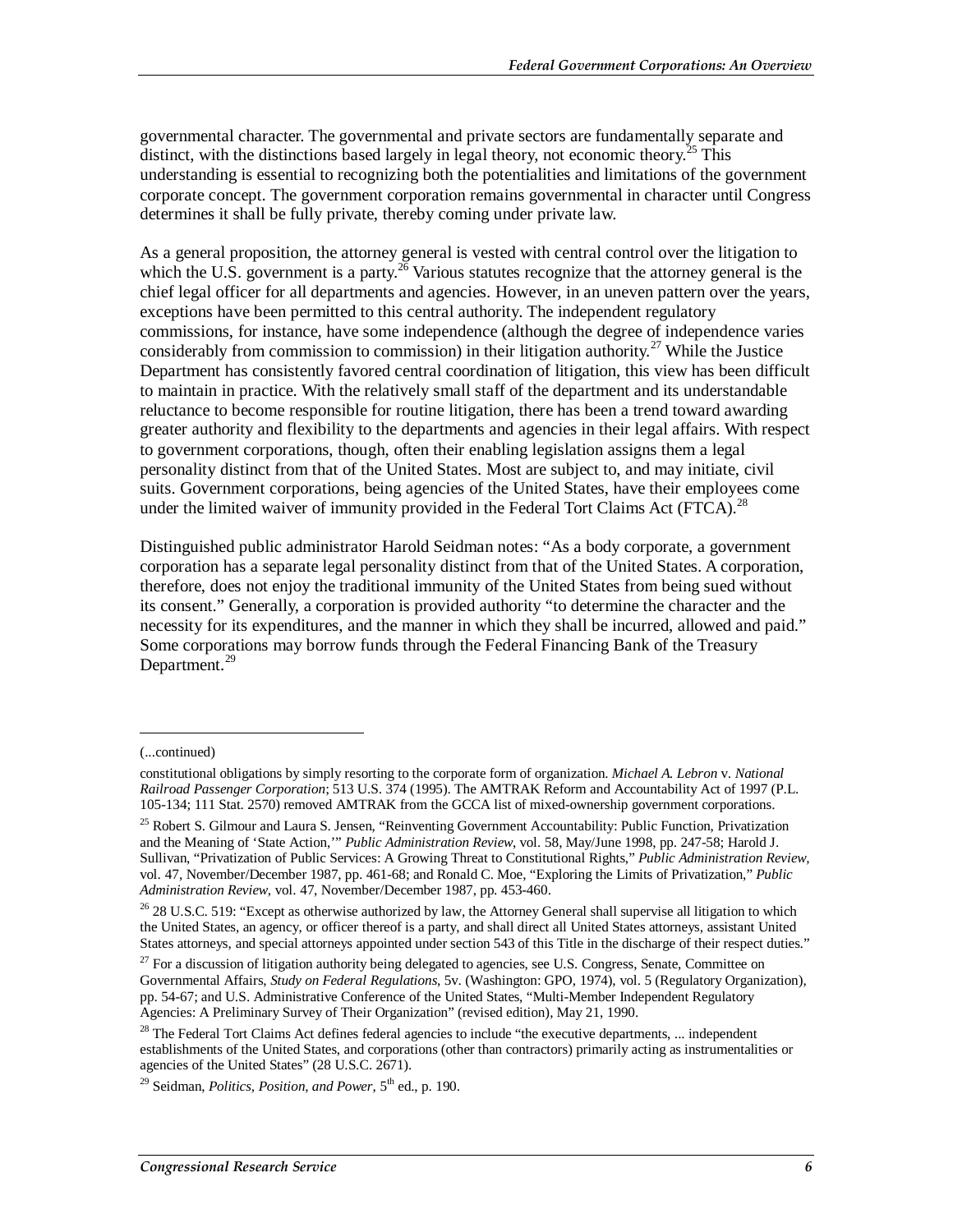In practical terms, the purpose of permitting corporations to sue and be sued in their own name is to enable a private business to contract with a government corporation under the assurance that if something goes amiss, it can go to court to settle the matter. With a regular government agency, however, a contractual dispute must normally go through a laborious process in the Court of Claims; if the contractor wins, he must wait for an appropriation; the Departments of Justice and Treasury, the Office of Management and Budget (OMB), the President, and both houses of Congress may become involved in the claim. With the government corporation, however, this process is simplified, and when a contractor prevails, he can usually obtain a prompt settlement.

#### **Budget and Finance**

The budget process is a useful management tool for planning as well as for maintaining accountability. Regular agencies of the executive branch, with few exceptions, are subject to uniform rules and regulations with respect to the budgets. Both the President and Congress use agency budgets as management tools. Government corporations, on the other hand, are exempt either individually or collectively from many executive branch budgetary regulations.<sup>30</sup> These exemptions are predicated, for the most part, on the idea that with the corporate structure, consumers of corporations' products and services, rather than the general taxpayer, are the principal source of revenue.

The GCCA, as amended in 1982 (96 Stat. 1042), provides that each wholly owned government corporation shall prepare and submit to the President a "business-type budget"

in a way and before a date the President prescribes by regulation for the budget program. This budget program shall contain estimates of the financial condition and operation of the corporation for the current and following fiscal years and the condition and results of operations of the last fiscal year. Further, it shall contain statements of financial condition, income and expense, and sources and uses of money, an analysis of surplus and deficit, and additional statements and information to make known the financial condition and operations of the corporation, including estimates of operations by major activities, administrative expenses, borrowings, the amount of U.S. Government capital that will be returned to the Treasury during the fiscal year, and appropriations needed to restore capital impairment." (31 U.S.C. 9104)

The objective of the budget program is to permit the corporation sufficient financial flexibility to carry out its activities. The President, after review and revision, submits these budget programs to Congress with the executive branch budget. Under the Chief Financial Officers Act of 1990 (CFOA), government corporations must submit to Congress annual management reports, which are to include statements of financial position, operations, and cash flows, a reconciliation to the budget report of the government corporation (if applicable), and a statement on internal accounting and administrative control systems.<sup>31</sup>

Traditional agencies of the United States receive the preponderance of their financial support from funds appropriated by Congress. Government corporations, on the other hand, generally receive most, if not all, their funds from users of their services. Thus, the latter relationship has a

<sup>&</sup>lt;sup>30</sup> That said, government corporations are covered by some budgetary laws and regulations (e.g., the Government Performance and Results Act of 1993). See OMB, *Circular No. A-11* (2008), section 200, pp. 2-3.

 $31$  P.L. 101-576; 104 Stat. 2854; 31 U.S.C. 9106.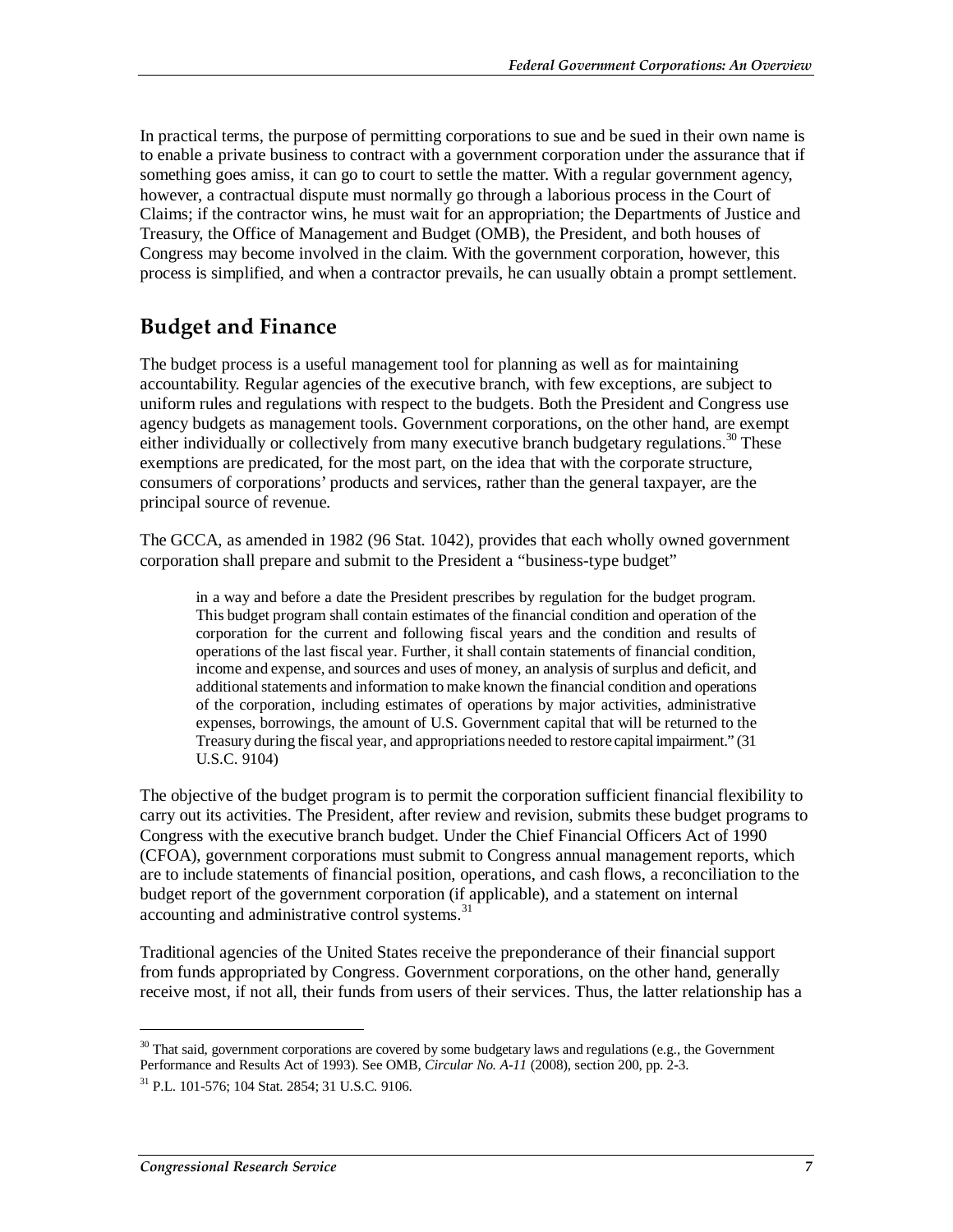business character in which it is the obligation of the corporate body to provide services as long as the buyers are willing to pay. This being the case, revenues, expenditures, and even personnel will tend to fluctuate according to consumer demand.

Many Members of Congress feel somewhat uneasy with broad, "business type budgets," also referred to as "budget programs." To be sure, Congress can alter these budget programs and can limit the use of corporate funds for any purpose, but this option is seldom employed. Faced with complex projections and agencies with little direct budgetary impact, Members understandably give corporate bodies marginal attention. As a general assessment, the corporations come under comparatively little congressional scrutiny, except when there is some political or financial threat evident. As Seidman notes, "In essence, the business-type budget provides for a qualitative rather than a quantitative review of proposed corporate expenses." $32$ 

Until 1975, GAO was responsible under the GCCA for performing annual financial audits of government corporations. At the request of GAO, the GCCA was amended to provide for audits of the financial transactions of wholly owned corporations at least once every three years, rather than annual audits. In 1990, as part of the CFOA, GAO's recommendation that government corporations be subject once again to annual audits was accepted. Henceforth, however, the audit is to be conducted by the corporation's inspector general "or by an independent external auditor, as determined by the inspector general or, if there is no inspector general, the head of the corporation," according to accepted government auditing standards.<sup>33</sup> The Comptroller General, however, continues to be authorized to review the financial statements of government corporations.

#### **Location and Governance**

The location, structure, and governance of government corporations varies greatly. Corporations have been located in executive departments (e.g., the St. Lawrence Seaway Development Corporation in the Department of Transportation), or assigned independent status (e.g., the Export-Import Bank). Government corporations have been structured so that they are but financial entities whose employees are actually employees of the parent agency (e.g., the Federal Financing Bank in the Department of the Treasury and the Commodity Credit Corporation in the Department of Agriculture).

There is no one form of governance necessarily associated with government corporations. Whether a government corporation is best managed by a full-time board (e.g., TVA, formerly),  $34$  a chief executive officer selected by a part-time board and responsible to it (e.g., TVA currently), a part-time board consisting of Cabinet-level officials of other agencies (e.g., Pension Benefit Guaranty Corporation),  $35^{\circ}$  a mixed board of governmental and private appointees (e.g., Overseas

<sup>&</sup>lt;sup>32</sup> Seidman, *Politics, Position, and Power*, p. 192.<br><sup>33</sup> P.L. 101-576, Secs. 305-306; 104 Stat. 2853; 31 U.S.C. 9105.

 $34$  In 2004, P.L. 108-447, Div. C, Sec. 601 changed TVA's three-member, full-time board to a nine-member, part-time board.

<sup>&</sup>lt;sup>35</sup> Cabinet secretaries placed on corporate boards, or any boards for that matter, rarely attend such meetings, sending subordinates instead to protect departmental interests. For approval of this process, see U.S. Department of Justice, 6 Op. Off. Legal Counsel 257, *Delegation of Cabinet Members' Functions as Ex-Officio Members of the Board of Directors of the Solar Energy and Energy Conservation Bank* (1982). The Pension Benefit Guaranty Corporation (PBGC), an agency within the Department of Labor, provides evidence of the problems that some analysts contend are associated with boards of directors that include officials of other departments. The board of directors of the PBGC has (continued...)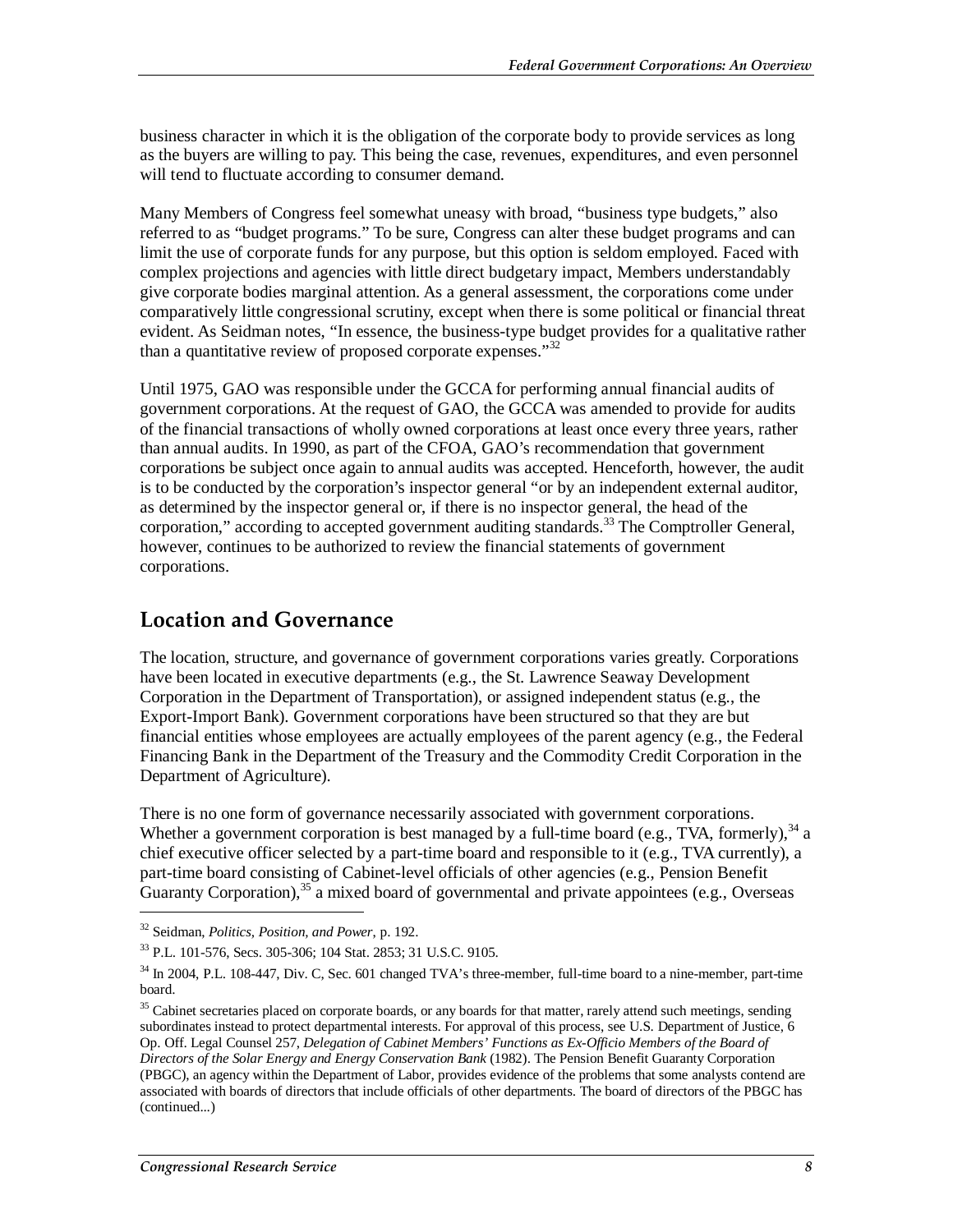Private Investment Corporation), or a single administrator responsible to a department secretary, and ultimately to the President (e.g., Government National Mortgage Association, "Ginnie Mae"), is an open question. There are positives and negatives to the various options for corporate governance.

A board of directors is the trademark of a government corporation, according to many lawmakers and attorneys. Marshall Dimock, an academic writing in 1949, argued that a board of directors was considered an essential element for an "authentic" government corporation. "Being a separate and distinct entity, headed by its own board of directors, the corporation is inherently better able to succeed than the ordinary department of government."<sup>36</sup>

A few years later, Harold Seidman challenged the view that a board of directors was an essential and necessarily desirable element for a government corporation. Dimock's view, he asserted, was based on an inappropriate borrowing of state practice by the federal government. State incorporation laws require boards of directors for private corporations to insure representation where ownership is held by more than one party. In government corporations, under this reasoning, because ownership resides in the government alone, there is no inherent need for a board of directors.<sup>37</sup> Government corporations, Seidman pointed out, have existed and operated without boards of directors. A board of directors may well be found advisable and useful under some circumstances, but, Seidman said, it is not the *sine qua non* of a government corporation.<sup>38</sup>

Whether or not a board of directors is essential or desirable for a government corporation, the fact is that all but two federal government corporations presently have boards of directors. The two exceptions are Ginnie Mae and the St. Lawrence Seaway Development Corporation. In a study published in 1981, the National Academy of Public Administration was critical of boards of directors in general:

We believe that this arrangement, borrowed from the private corporation model, has more drawbacks than advantages and that in most cases the governing board would be better replaced by an advisory board and the corporation managed by an administrator with full executive powers. A governing board may cut or confuse the normal lines of authority from the President or departmental secretary to the corporation's chief executive officer. With an advisory board, the secretary's authority to give that officer policy instruction is clear, as is the officer's right to report directly to the secretary and to work out any exemptions from or

<sup>(...</sup>continued)

three members: the Secretary of the Treasury, the Secretary of Commerce, and as chairman, the Secretary of Labor. "Such arrangements," according to the National Academy of Public Administration Report, "inherently cause confusion as to the corporation's status and the role of the Secretary of Labor. To have Cabinet officers serve as directors of a subordinate unit of an executive department other than their own, places him and the head of that department in an anomalous position. Can the Secretaries of the Treasury and Commerce give orders to the Secretary of Labor? On the other hand, are the Secretaries of Treasury and Commerce, when acting as PBGC directors, in any way required in formulating policies to conform to the policies of the Secretary of Labor?" Perhaps because of such anomalies, although the bylaws call for "regular meetings," the board never met between March 1982 and April 1991. National Academy of Public Administration, *Study of the Pension Benefit Guaranty Corporation's Corporate Status* (Washington: NAPA, 1991), pp. 5-6.

<sup>36</sup> Marshall E. Dimock, "Government Corporations: A Focus on Policy and Administration," *American Political Science Review*, vol. 43, October 1949, p. 914.

<sup>37</sup> Harold Seidman, "The Theory of the Autonomous Government Corporation," *Public Administration Review,* vol. 12, spring 1952, pp. 93-111.

 $38$  Ibid.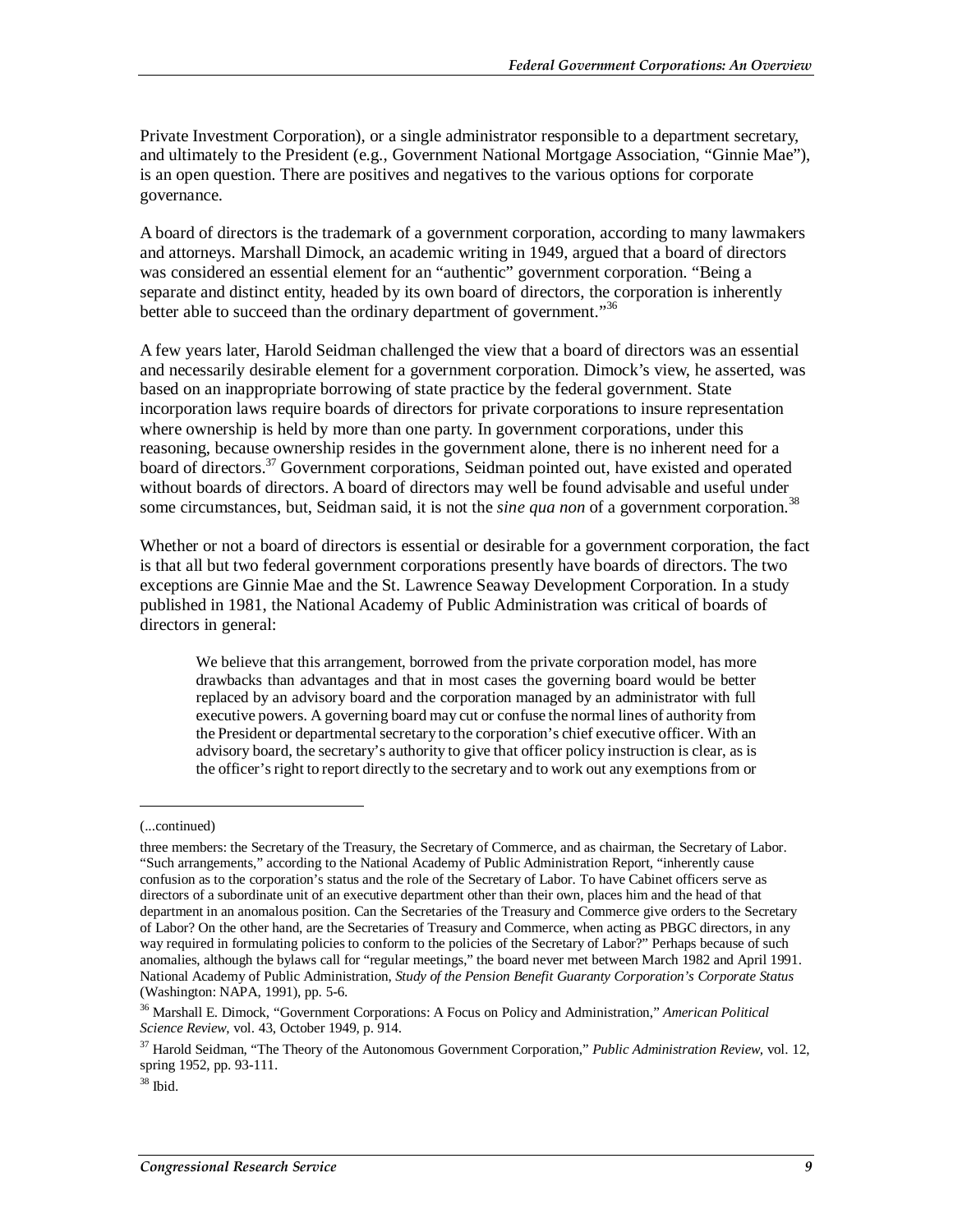qualifications of administration or departmental policies and practices which the corporation requires.<sup>39</sup>

There is little doubt that a board of directors, particularly a part-time, "outsiders" board, is a "buffer" between the corporation's top executive and political officials, including the President. Whether such a buffer is a desirable feature in the overall administrative system, however, is a question subject to debate. Notably, it is also argued that corporation board appointments are patronage plums for the White House since the jobs are not generally demanding.

The effectiveness and utility of boards is dependent upon a number of factors: the coherency of the enabling legislation, the conceptual integrity and soundness of the program itself, and the number and quality of membership. Large boards (comprising more than 12 members), for instance, may experience difficulty in making decisions. The play of internal factors, such as the size of the board, the primary loyalties of board members (whether to the corporation or to an outside constituency group), and the relationship of the board to the corporate management all also have their place in the managerial equation.

## **Oversight**

**.** 

There is, at present, little central management agency oversight or supervision of government corporations as a category of agency in the executive branch. Nor is there any central unit charged with designing government corporations from the perspective of presidential or central management interests.<sup>40</sup> Government corporations today are largely perceived as discrete entities, each with its own political and administrative requirements, and each with its own route and degree of political accountability. Individual corporations come under scrutiny from time to time by OMB and Congress, or more precisely, a congressional committee responsible for oversight. More often than not, the immediate impetus for the oversight follows from indications that a corporation is operating at financial risk or there is an appearance of wrongdoing.

The current absence of systematic oversight of corporations as a class runs counter to the intentions of the sponsors of the GCCA. The Bureau of the Budget (BOB), predecessor organization to OMB, was instrumental in the passage of the GCCA, and created a separate office to oversee the formation, and monitor the operation, of government corporations on behalf of the President. During the 1960s, this specialized staff function atrophied until at some point in the 1970s it is fair to conclude that there was little remaining central executive staff capacity to provide information, expert advice, or oversight of government corporations or to develop and implement consistent policies governing their formation, authorities, and operations.<sup>41</sup>

<sup>39</sup> National Academy of Public Administration, *NAPA Report on Government Corporations*, 2 vols. (Washington: NAPA, 1981), I, pp. 31-32.

<sup>40</sup> See, for example, Alan Dean, Dwight Ink, and Harold Seidman, "OMB's 'M' Fading Away," *Government Executive*, vol. 26, June 1994, pp. 62-64; and Ronald C. Moe, "At Risk: The President's Role as Chief Manager," in James Pfiffner, ed., *The Managerial Presidency*, 2nd ed. (Lawrence, KS: University Press of Kansas, 1999), pp. 265-284.

<sup>&</sup>lt;sup>41</sup> BOB ceased to monitor government corporations and enterprises during the 1960s. Charles Bingman, speaking to a 1978 conference on public enterprises, noted that he had been the last person in the BOB to undertake this monitoring role. He stated that he ceased the monitoring when it became apparent that the leadership of the agency was no longer interested in this role. In his view, both the executive branch and Congress had effectively abandoned the intent of the GCCA. *Proceedings*, Research Conference in Public Enterprises, June 1, 1978 (Charlottesville, VA: Federal Executive Institute, 1978), p. 18.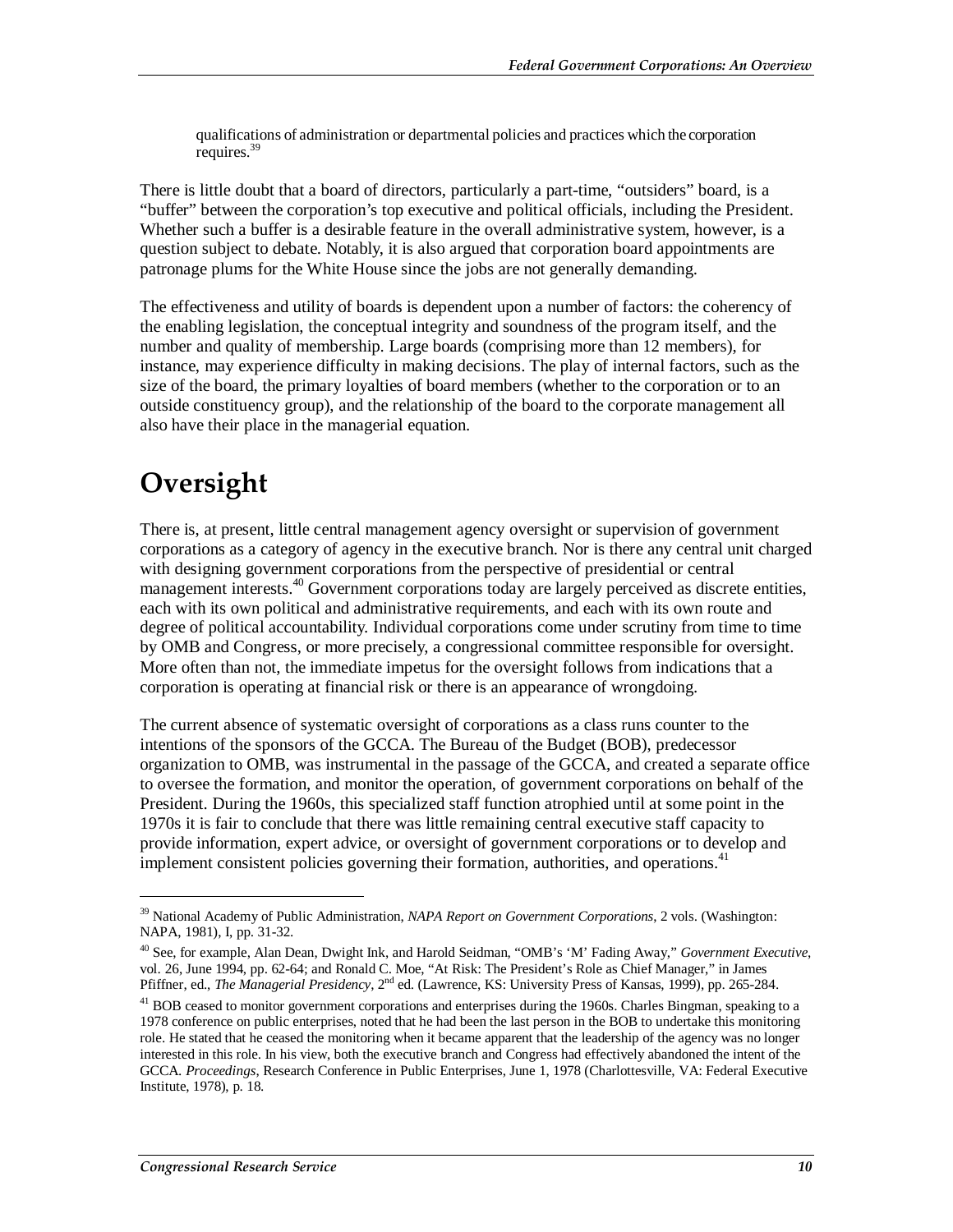Government corporations are not considered by OMB to be a category of organization to be supervised collectively. OMB, in support of its position, contends:

The responsibility for oversight of government corporations was not changed by the OMB 2000 reorganization. That is, government corporations will continue to be reviewed by the Resource Management Office (RMO) which has responsibility for the functional area most closely associated with the corporation's mission.... OMB does not review government corporations separately from other government organizations that perform similar functions.<sup>42</sup>

The executive branch treatment of management responsibilities respecting government corporations as a class of organization tends to place additional burdens on Congress and its committees to determine if the corporations are respecting the provisions of the general management laws (e.g., the National Environmental Protection Act, 42 U.S.C. 4321).

One corollary of limited central management oversight of government corporations is the lack of answers to fundamental issues regarding when and how government corporations ought to be created and utilized. There are at least two schools of thought respecting the proper use of the government corporation option relating to its structure, authority, and financial systems. One school holds that government corporations, including agencies called corporations but which do not perform commercial activities, should be encouraged, provided maximum policy and financial autonomy, and be subject to such oversight as is appropriate for other agencies and instrumentalities in the same policy field. The legal responsibilities of the corporation should be located in its enabling statute.

The position of the second school is that government corporations should be established only when appropriate criteria and standards, developed by a central management agency, are met. Such standards should be reflected in a national incorporation law and apply to all proposed and functioning corporate bodies properly defined. Government corporations should be considered to be part of the executive branch, but with recognition of their distinctive needs and oversight requirements as a category of institutions.

## **Government Corporations as Transition Organizations**

The government corporation concept may be considered a useful alternative to privatization of some agency, or it may be employed as a transition step toward eventual full privatization.<sup>43</sup> Our interest here is limited to the corporation as a transition option. The principal utility of the transitional government corporation is that it can demonstrate marketability and asset value, critical elements in any successful privatization venture.

<sup>&</sup>lt;sup>42</sup> Letter dated May 24, 1994, from OMB Director Leon Panetta to Senators David Pryor and Carl Levin of the Senate Governmental Affairs Committee, p. 4.

 $43$  In this report, privatization is defined narrowly to embrace only those actions resulting in ultimate full divestiture. The term privatization has been defined and interpreted in different ways. See CRS Report RL33777, *Privatization and the Federal Government: An Introduction*, by Kevin R. Kosar.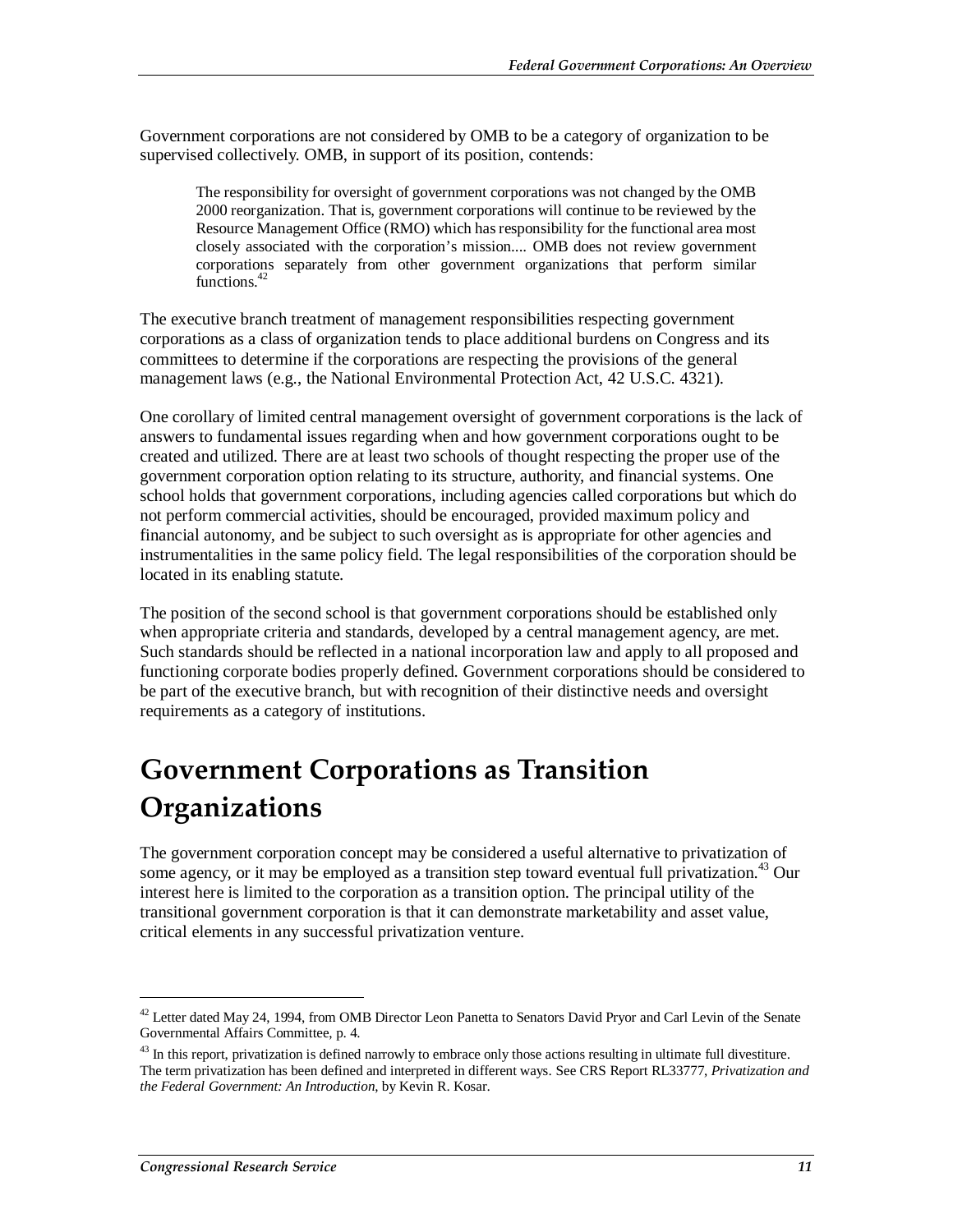An early successful example of the government corporation concept as a transition vehicle involved Conrail. Conrail was created by Congress as a government corporation in 1976 from the remnants of seven private, bankrupt railroads. It took some 10 years and an investment of \$8 billion by the federal government to bring Conrail up to industry standards before entertaining a reasonable expectation that the railroad would be attractive to private investors.<sup>44</sup> The federal government received approximately \$2 billion from the sale, but the real payoff was that the northeastern region of the country was once again provided a viable freight rail system. The transition period as a government corporation was necessary to develop a record as a potentially profit-making venture prior to a successful privatization (divestiture) effort.<sup>45</sup>

More recently, the U.S. Enrichment Corporation (USEC) has completed its transitional process toward full privatization, with mixed results. The USEC, until 1993 a regular agency in the Department of Energy (DOE), operated uranium enrichment plants in Kentucky and Ohio. In the 1950s, the plants produced highly enriched uranium (HEU) for defense purposes. Times changed and the United States was successfully challenged by new international entrants into the market.

The Energy Policy Act of 1992 (P.L. 102-486; 106 Stat. 2776) established the U.S. Enrichment Corporation as a wholly owned government corporation. The general intent of the legislation was to "privatize" the two plants and let them compete in the world market. A privatization plan was delivered by the USEC to the President and Congress in 1995. The plan suggested that there were two primary methods of corporate divestiture: an initial public offering (IPO) and a merger or acquisition with another corporation or group of corporations.46 After considerable discussion, the IPO option was selected, as it had been with Conrail.

The IPO of stock was completed on July 28, 1998, and raised an estimated \$1.9 billion for the federal government. The USEC transition process highlighted, however, one of the perennial problems in privatization efforts. Congress may intend a corporation to be private, but it also may want the corporation to continue to be involved in public policy implementation. In this instance, Congress wanted the corporation to participate in implementing a foreign policy objective, which was to purchase at above market rates a substantial amount of Russian enriched uranium otherwise destined for Russian weapons. Under the HEU agreement, the USEC received enriched uranium from Russian nuclear weapons and, in addition to its payment for the material, returned an equivalent amount of natural (unenriched) uranium to Russia to sell on the world market. This arrangement, from the corporation's perspective, was not viable and in October 1999, the USEC solicited Congress for "relief."<sup>47</sup>

Another characteristic of a private corporation, legally organized and defined as such, is the right to cancel a program or withdraw from an activity if it is not deemed in the fiduciary interests of

<sup>44</sup> National Academy of Public Administration, *Conrail and the Uranium Enrichment Corporation: A Comparison*, by Alan Dean (Washington: NAPA, 1989), p. 5.

 $45$  It should not be forgotten that before Conrail could be privatized, it first had to be nationalized. Seven private railroad corporations went bankrupt and it required the federal government to resolve bankruptcy issues, establish a long-term, comprehensive commercial rail plan, develop corporate management capacity, invest capital funds, renegotiate contracts, and get the whole project functioning in a short period of time. The federal government was successful and only then was the private sector interested in "buying" the railroad.

<sup>46</sup> Peter Passell, "The Sticky Side of Privatization: Sale of U.S. Nuclear Fuel Plants Raises Host of Conflicts," *New York Times*, August 31, 1997, p. 29.

<sup>47</sup> Martha M. Hamilton, "Uranium Company Seeks Federal Aid: Privatized USEC Warns of Losses," *Washington Post*, October 30, 1999, p. E8.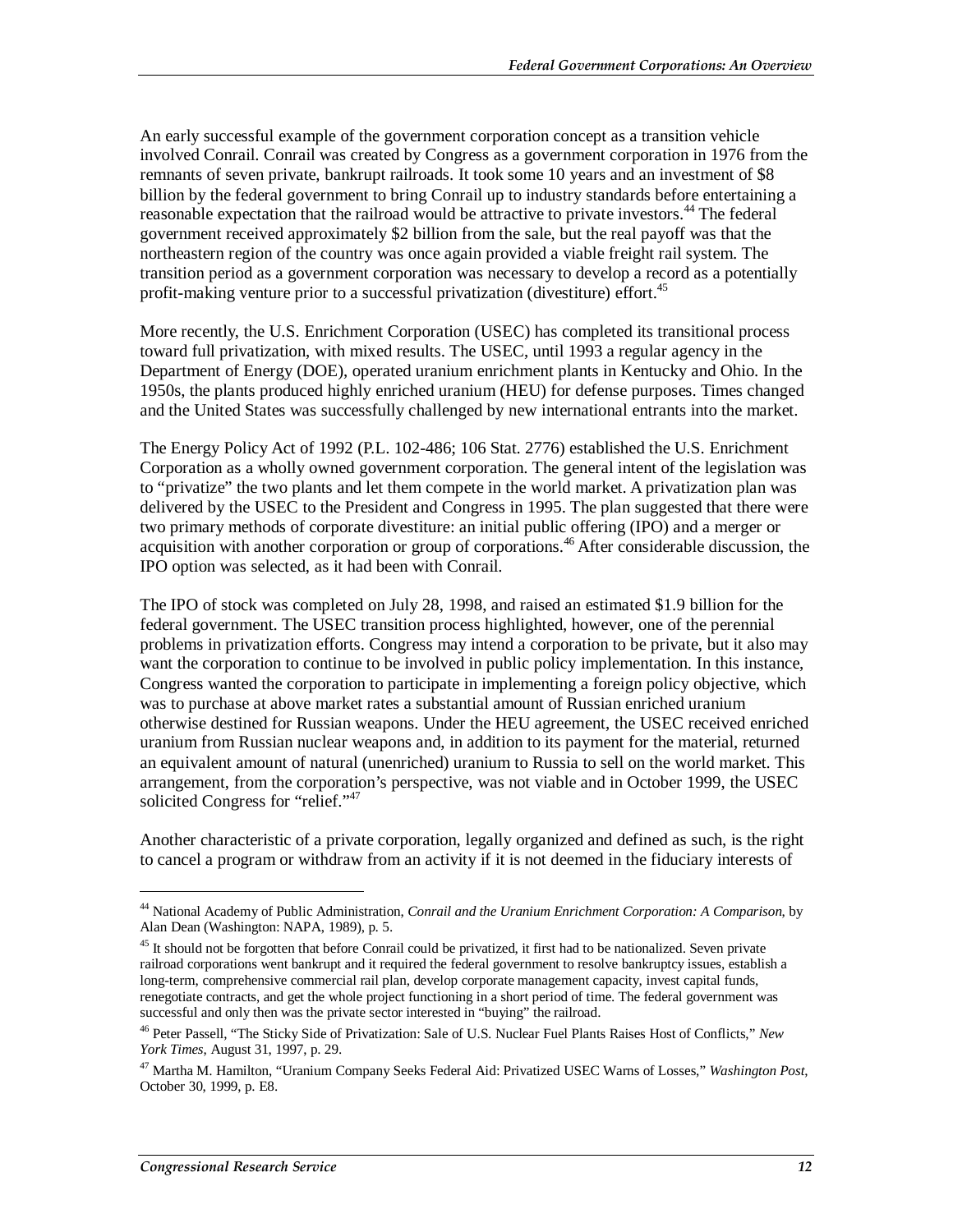the shareholders. To the consternation of DOE officials, such a decision was reached recently by the USEC board of directors. One of the assets transferred from the DOE to the USEC in the divestiture was the right to commercialize a new enrichment technology called "atomic vapor laser and isotope separation" (AVLIS), a technology in which DOE had invested over \$2 billion. On June 9, 1999, the board of directors of the USEC determined that AVLIS was not commercially viable and canceled the program. The board's decision made manifest the fiduciary distinctions between a government and private corporation.<sup>48</sup>

The federal government may, for whatever reason, choose to directly divest itself of a commercial activity or asset and not follow the transition corporation option to establish its value in the market. Although a transition corporation had been recommended by an outside study,  $49$  the Department of Energy determined to directly divest itself of the California fields of the Elk Hills National Petroleum Reserves.<sup>50</sup>

## **Conclusion**

The government corporation form of federal agency is a useful option to consider when establishing or reorganizing an agency with revenue potential. It is helpful to bear in mind, however, that there is no general provision in law that defines what, precisely, government corporations are. When writing the GCCA, Congress and the executive branch simply viewed the various corporate bodies, and defined them by enumeration, rather than by required characteristics. This relatively unstructured approach has meant that some corporate bodies (e.g., the U.S. Postal Service) are not included in the GCCA enumeration, whereas other bodies, arguably non-corporate in function and authority (e.g., the Corporation for National and Community Service) are listed.

There is little managerial oversight at present of government corporations as an institutional category by either the President or Congress. What oversight there is tends to be corporationspecific. In the case of Congress, corporations are assigned to committees of subject-matter jurisdiction. A GAO report recommended that corporations properly require both subject matter and management oversight, and that the GCCA should be reconstituted to establish in law the characteristics of various types of corporate bodies.<sup>51</sup>

Government corporations may be viewed as permanent agencies to perform a continuing governmental function (e.g., the Federal Deposit Insurance Corporation); a temporary agency

<sup>48</sup> Daniel Guttman, "The United States Enrichment Corporation: A Failing Privatization," *Asian Journal of Public Administration,* vol. 23, December 2001, pp. 247-272.

<sup>49</sup> National Academy of Public Administration, *Restructuring the Naval Petroleum and Oil Shale Reserves* (Washington: NAPA, 1994).

<sup>&</sup>lt;sup>50</sup> The problems associated with estimating the value, both to the federal government and to the would-be buyer, are discussed in Elizabeth Davis, "Once a Teapot in a Tempest, Now Just a Lonely Outpost: Navy Oversees Unwanted Oil Field," *Washington Post,* August 14, 1998, p. A23. The attractiveness of the "unwanted" Naval Petroleum Reserve increased with the rise in the world price of oil, and the Reserve was sold outright by the Department of Energy in February 1999 to Occidental Petroleum for \$3.65 billion. Susan Klann, "U.S. Oil Reserve Sale Sets Record," *Denver Post,* March 2, 1999, p. C2; and Thomas H. Stanton, "Lessons Learned: Obtaining Value from Federal Asset Sales," *Public Budgeting and Finance*, vol. 43, spring 2003, pp. 22-44.

<sup>51</sup> U.S. General Accounting Office, *Congress Should Consider Revising Basic Corporate Controls Laws*, GAO/PAD-83-3 (Washington: GAO, 1983).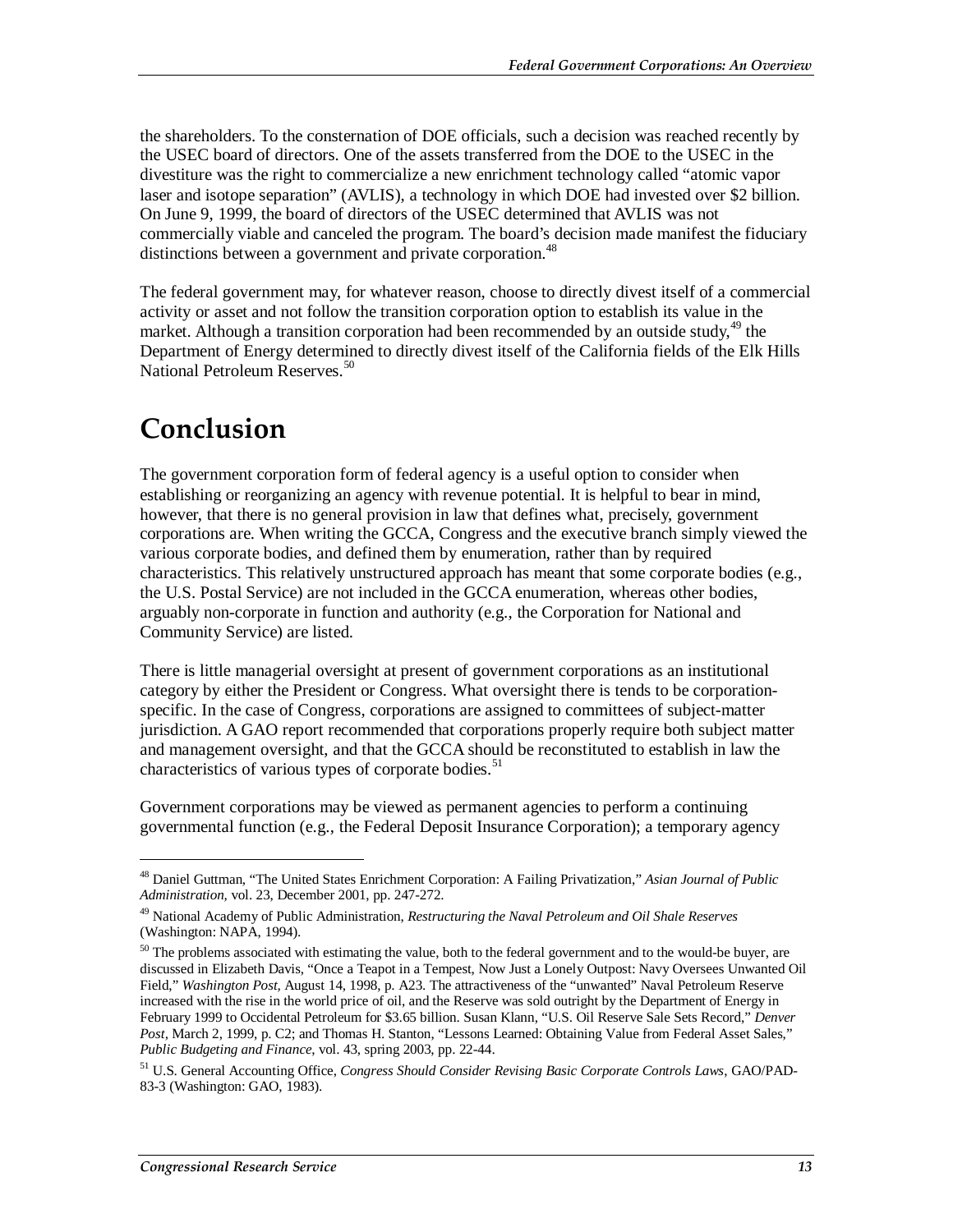(e.g., the Pennsylvania Avenue Development Corporation); or a transition agency to facilitate the process whereby a governmental agency or program is divested and transferred to the private sector (e.g., the U.S. Enrichment Corporation). These options indicate the flexibility of the government corporation concept and may provide models for extending the corporate organization to other appropriations-funded agencies (e.g., the U.S. Patent and Trademark Office and the U.S. Mint). Both the latter agencies and their programs meet the basic criteria for a government corporation and suggestions to this effect have been made.

The future of government corporations as a category of federal organization appears generally bright although they are not widely understood in executive management circles. The need for the executive branch and Congress to develop new organizational structures that take into account both the public law requirements of governmental status, and the flexibility that properly accompanies corporate bodies dependent upon revenues for services may increase.<sup>52</sup> The managerial quality of the law establishing a corporation, may be a critical variable in determining the success or failure of that enterprise. If the conceptual basis of the law establishing a corporation or economic assumptions therein are faulty, as was allegedly the case with the Synthetic Fuels Corporation in the late 1970s, a government corporation may become a liability to the executive branch and face a short tenure.<sup>53</sup> On the other hand, if a federal government corporation is designed to conform with public law, governmental management principles, and sound economics, a corporate agency may provide a creative instrument to promote the public policy objectives of elected officials.

Although it has been the purpose of this report to emphasize the distinctive characteristics of federal government corporations, it is important to conclude with a statement of their shared characteristics with other federal agencies. The mission of both regular, appropriations-financed agencies and of government corporations is the same, to implement the laws passed by Congress.

 $52$  Most recently, the corporate option was considered, although not adopted, for what became the Transportation Security Administration in the Department of Homeland Security.

<sup>53</sup> Ronald C. Moe, "Government Corporations and the Erosion of Accountability: The Case of the Proposed Energy Security Corporation," *Public Administration Review*, vol. 39, November/December 1979, pp. 566-572; and Doug Bandow, "Synfuels, NoWinFuels," *New York Times*, September 1, 1983, p. 25.